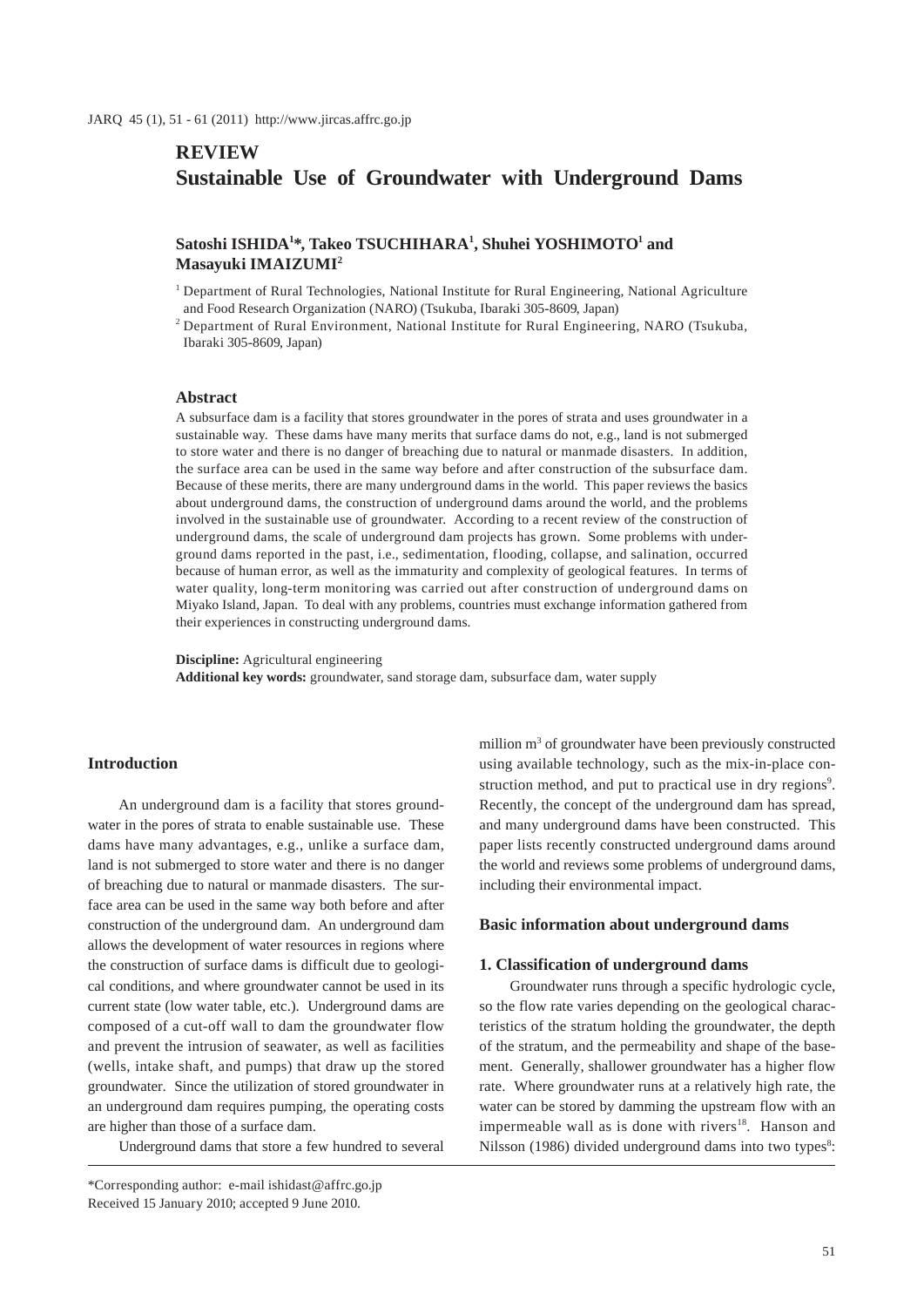#### S. Ishida et al.

(1) subsurface dams constructed below ground level that arrest the flow of a natural aquifer; and (2) sand storage dams that impound water in sediments accumulated by the dam itself (Fig. 1).

Underground dams are also classified according to their purpose, industrial method, and storage type.

Classification by purpose, such as the difference between storage dams and salt water intrusion prevention dams, is important. Storage dams are used to raise the groundwater level where the groundwater table is originally low. Salt water intrusion prevention dams are used to prevent salt water from infiltrating the aquifer from the sea. Figure 2 shows the differences between these two types of dams.

The main construction method for subsurface dams is grouting, but recently other methods have been used for the construction of underground dams. Figure 3 shows a conceptual diagram of the mix-in-place construction method used in Japan.

### **2. Location requirements**

In Japan, the Okinawa General Bureau (1986) summarized the location requirements for the construction of underground dams as follows<sup>18</sup>: (1) There must be an aquifer with permeability efficient enough to collect groundwater, and with a porosity efficient enough to store the necessary groundwater. (2) The stratum (impermeabilities base) should be in the subordinate position and the surroundings in the storage layer. $6$  (3) There must be sufficient groundwater recharge to correspond to the amount of water to be stored. Specifically, an underground dam can be con-

structed in limestone on the basement rock, a plateau composed of volcanic rock with high porosity, coastal plains composed of gravel and sand, an alluvial fan, etc.

Recently, the JGRC (2006) summarized the technical details for the construction of underground dams<sup>10</sup>. For example, the requirements for the site where the underground dam is constructed are as follows: (1) The distribution of geological layers (reservoir layers) must allow for effective porosity and hydraulic conductivity so groundwater can be stored and collected. (2) In the lower part of the reservoir, the basement must be of low permeability, and by closing off a part on top of this basement, efficient storage can sufficiently be expected. (3) The basement surface must be at a depth where construction is possible if the point of the dam axis is established. In addition, cut off is economically possible (construction area for dam extension). (4) There must be a groundwater charging area to match the planned water amount for development. (5) There must be



**Fig. 1. Sand storage dam and subsurface dam**



**Fig. 2. Geological cross-section and basement contour map of the study area**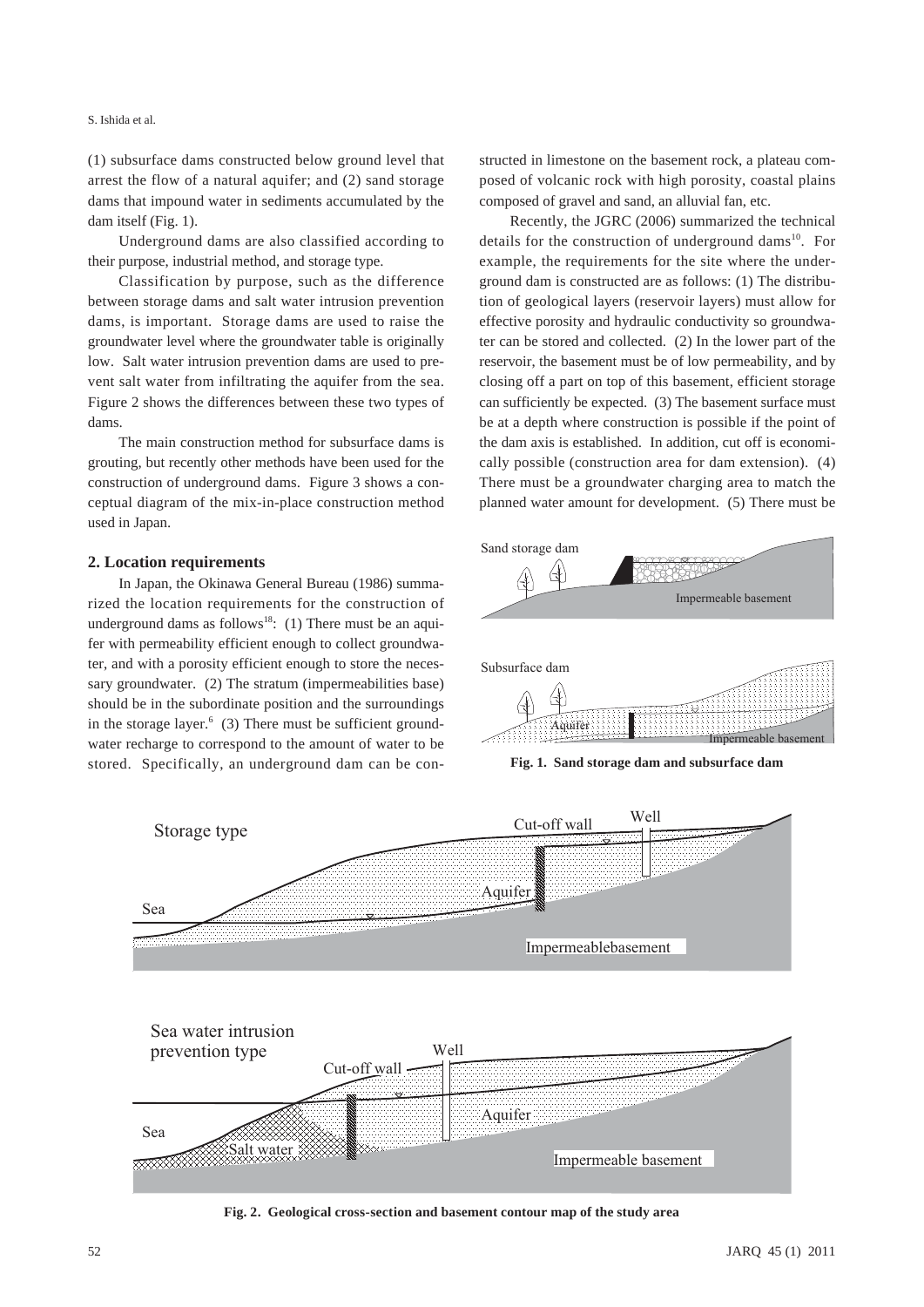Sustainable Use of Groundwater with Underground Dams



**Fig. 3. Conceptual diagram of the mix-in-place construction method (Ishida et.al. 2003 retouched)** 

little existing use of groundwater. (6) The water quality must be in a range permissible for usage. (7) There must be little impact on the lower catchment area.

## **3. Development of water resources using underground dams**

Water resource development using underground dams is conducted in four steps, namely "basic studies", "planning studies/design", "construction", and "operation and maintenance" (Table 1).

For basic studies, an integrated review related to water resource development using underground dams is conducted in accordance with the results of hydrologic studies (groundwater studies, and hydrological/meteorological studies) and hydrogeological forecast studies. During this stage, the candidate sites for the underground dam are selected and rough specifications for the underground dam are established together with the implementation of an outline design for the underground dam facility. Studies on social conditions, studies on the amount of water resources required, and environmental studies are also conducted in this basic studies stage.

During the planning studies/design, geological studies (studies on the geography/shape of the upper surface of the basement, and studies on the properties of geological layers) and hydrological studies (groundwater studies, and hydrological/meteorological studies) are conducted. The results of these studies are used to conduct a hydrological analysis (creation of a current hydrological model, water balance analysis, etc.) and to obtain data about the underground dam. In addition, the basic design (facilities design, compensation details/facilities, computation of project costs, environmental consciousness, etc.) and the execution design (improvement in design accuracy, and operations management plan) for the underground dams are implemented during this stage. Studies on social conditions, studies on the amount of water resources demanded, and environmental studies relating to restrictions on groundwater started in the basic studies stage are continued during this planning studies/design stage. In addition, compensation studies (water supplies to the downstream residents, etc.) are also implemented during the planning studies/design stage.

During the construction stage, experimental construction is conducted first to confirm the adequacy of the construction method. Actual construction begins based on the results of this experimental construction. In addition to implementing a detailed engineering plan based on the construction plan, supplementary design is carried out if new issues arise during construction.

Operation and maintenance (operation and management of facilities, management of reservoir water, management of water intake, management of high water, etc.) is carried out by the main management body. In addition, data obtained during the operation and maintenance stage can be used to confirm the accuracy of the hydrological analysis model as well as for the rationalization and streamlining of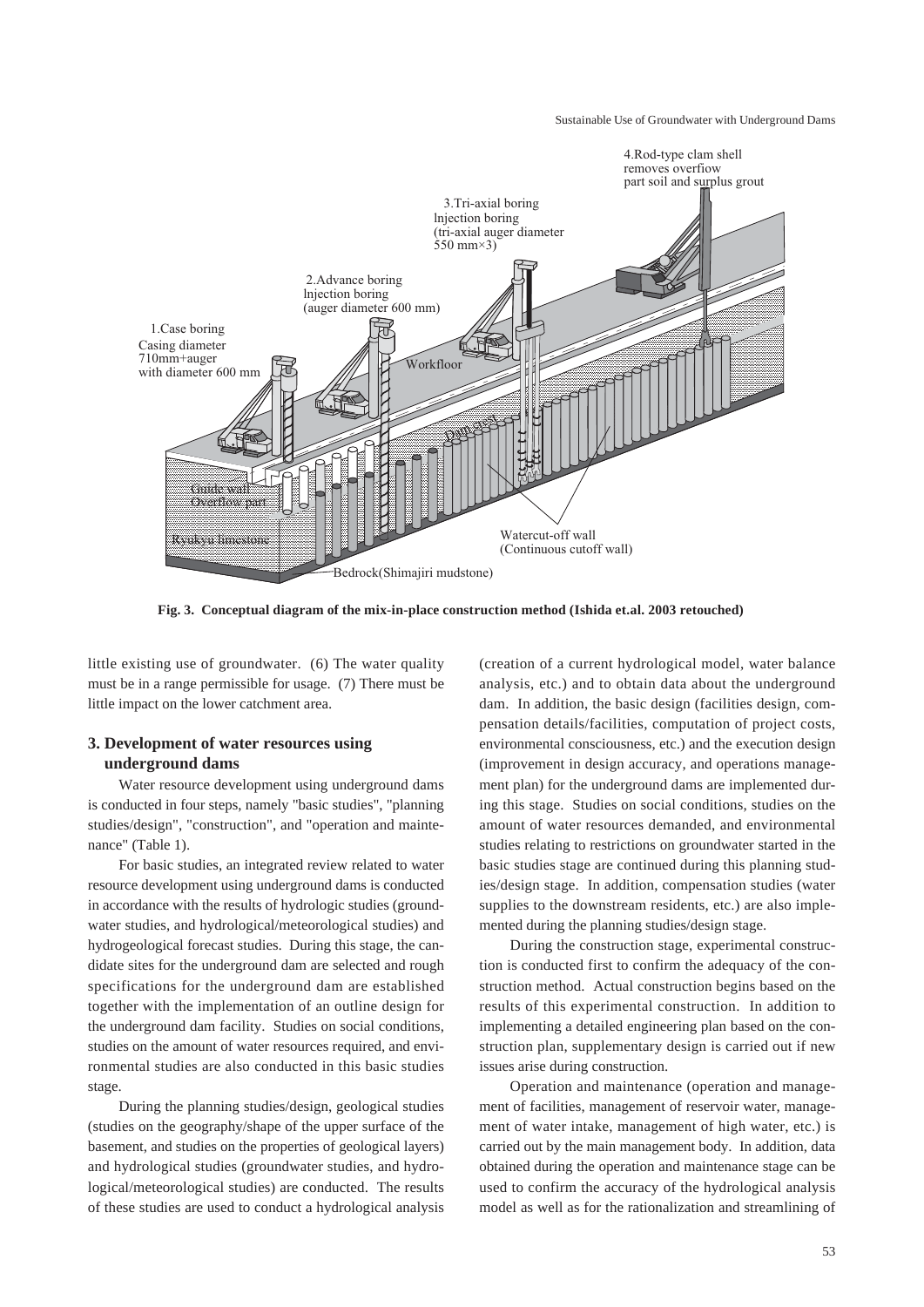



operation and maintenance.

## **Construction of underground dams**

### **1. Underground dams until 1990**

Sand storage dams have been constructed in northwest-

ern Africa (e.g., Libya), Namibia, Kenya, Sardinia, Austria, southwestern United States, and northern Mexico<sup>1,8</sup>. In Kenya, sand storage dams and subsurface dams are common in semi-arid regions with ephemeral sand rivers. They are used in combination with shallow wells located upstream of the dams. The wells are primarily used for domestic pur-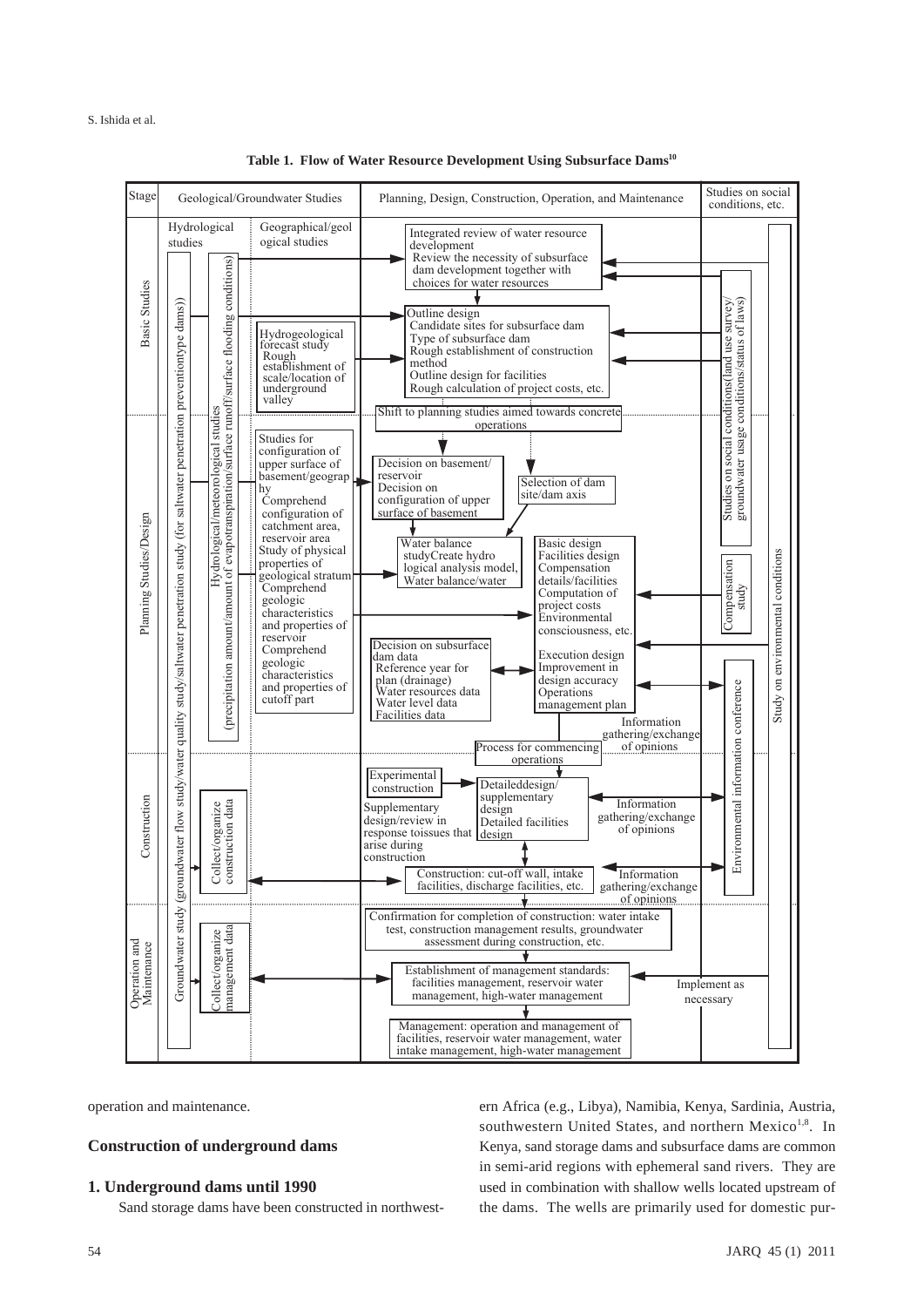poses, but in several cases also for small-scale irrigation<sup>21</sup>. In the United States, sand storage dams have been used as water sources for more than 100 years, e.g., a sand storage dam was built on bedrock to intercept the underflow of a stream and store water in the gravel bed above the dam about one mile west of Kingman, Arizona. Another sand storage dam was erected for impounding water in California, where numerous novel and experimental projects were carried out in 1890. The dam in California has a slender reservoir wall built across the Pacoima Creek in the San Fernando Valley to form an underground reservoir, whose storage capacity consists solely of the voids in the gravel bed filling the valley of the stream<sup>22</sup>. In 1960, a large sand storage dam (called a barrier dam) was constructed to control sediment from  $80.5 \text{ km}^2$  of drainage area and to provide a stable base-level control, and the reservoir below the spillway elevation was nearly completely filled with sediment by 1961<sup>7</sup>.

Subsurface dams have also been constructed in east Africa, Brazil, Afghanistan, India, and Japan. In Brazil, four subsurface dams were constructed in 1982 for the cropping of maize, cowpeas, and sorghum<sup>2</sup>. On the Yugoslav Adriatic Coast, some springs are protected by grout curtains against salination by the sea. In China, more than 20 underground reservoirs have been created with storage capacities between 1 x  $10^5$  and 1 x  $10^7$  m<sup>3</sup> in the karst regions for water supply, irrigation, industry, and power production $13$ . In Japan, the first subsurface dam, called the Kabashima Subsurface Dam, with a storage capacity of approximately  $20,000 \text{ m}^3$  and daily yield of  $300 \text{ m}^3$ , was constructed in 1973 as a water supply. Subsequently, the Minafuku experimental subsurface dam with a storage capacity of  $700,000 \text{ m}^3$ was constructed by the Ministry of Agriculture, Forestry, and Fisheries (MAFF) and the Okinawa General Bureau in 1979 to clarify whether a larger subsurface dam could be constructed on Miyakojima Island. Five subsurface dams including the above-mentioned dams had been constructed by 1990 $^{11}$ . In Korea, five subsurface dams with storage capacities of about 1-5 million  $m<sup>3</sup>$  had been constructed by grouting method for irrigation by 1990. In India, at least four subsurface dams had been constructed for irrigation with stone masonry, plastic bricks, and other materials by 199020,24.

The capacities of these underground dams are smaller than the underground dams constructed recently, and some dams have problems as described below.

#### **2. Recent underground dams (after 1990)**

After 1990, a new civil engineering technology called the mixed-in-place slurry-wall method made it possible to construct subsurface dams that store 1 million  $m<sup>3</sup>$  or more of groundwater (mega-subsurface dams) $^{14}$ .

In southwestern Japan, MAFF constructed the first

mega-subsurface dams, the Sunagawa subsurface dam and Fukuzato subsurface dam, on Miyako Island in 1988. Construction was completed in 1993, and the groundwater reservoir became fully recharged in 1995. After that, five subsurface dams were completed and six subsurface dams are still under construction by MAFF for irrigation using the mixed-in-place slurry-wall method.

In northern Burkina Faso, a subsurface dam was constructed by the Japanese Ministry of the Environment in 1998 in a fossil valley by excavating the aquifer layer up to the basement rock and building a dam body<sup>6</sup>.

In five southern provinces of China, 52 underground dams had been constructed in the karst region by 1995. The total storage capacity of these dams reached 40 million  $m^3$ , which was enough to irrigate  $8,900 \text{ km}^2$  of fields. After that, at least five subsurface dams were constructed in the river basin by grouting and by the clay-wall method, in which the cut-off wall is constructed using clay.

In the Agreste and Sertao areas of the interior of Pernambuco State in northeastern Brazil, about 500 small subsurface dams were constructed during the 1990s. Some were small structures up to 3 m deep, constructed under "government drought emergency job-generating programs" at sites selected by municipal committees without technical advice and follow-up. They were manually excavated, and plastic membranes and a large-diameter concrete-ring waterwell was incorporated. Others were constructed under local initiatives by NGOs with specialist advice. These dams had similar-sized structures, were filled with only recompacted clay, and they did not have a well for water abstraction. The others were much larger structures up to 10 m deep (in areas of thicker alluvial cover) located according to technical criteria and constructed to support small-scale irrigated agriculture in areas with existing irrigated cultivation. They benefited from the use of mechanical excavators and incorporated impermeable plastic membranes, large-diameter water wells, and some technical monitoring<sup>5</sup>.

In the Kitui District of Kenya, the SASOL Foundation began constructing underground dams in 1995, and around 500 underground dams now store water for livestock, minor irrigation, and domestic use. The typical heights of these dams ranged from 1 to 4 meters above the surface<sup>3,19</sup>. There were two types of construction: one using a wall facing filled with bricks or stones, and the other a timber framework filled with stones and mortar, but when stones were not available, other materials (e.g., plastic foil, galvanized iron, or clay lugs) were used. In some areas, wells were constructed close to the upstream side of the subsurface dams (at 200 m maximum distance from the riverbed) for daily water collection and small-scale irrigation<sup>5</sup>.

In Ombla Spring, Croatia, many investigations and plans have been carried out since the 1980s for the construction of power plants. Underground dam construction proj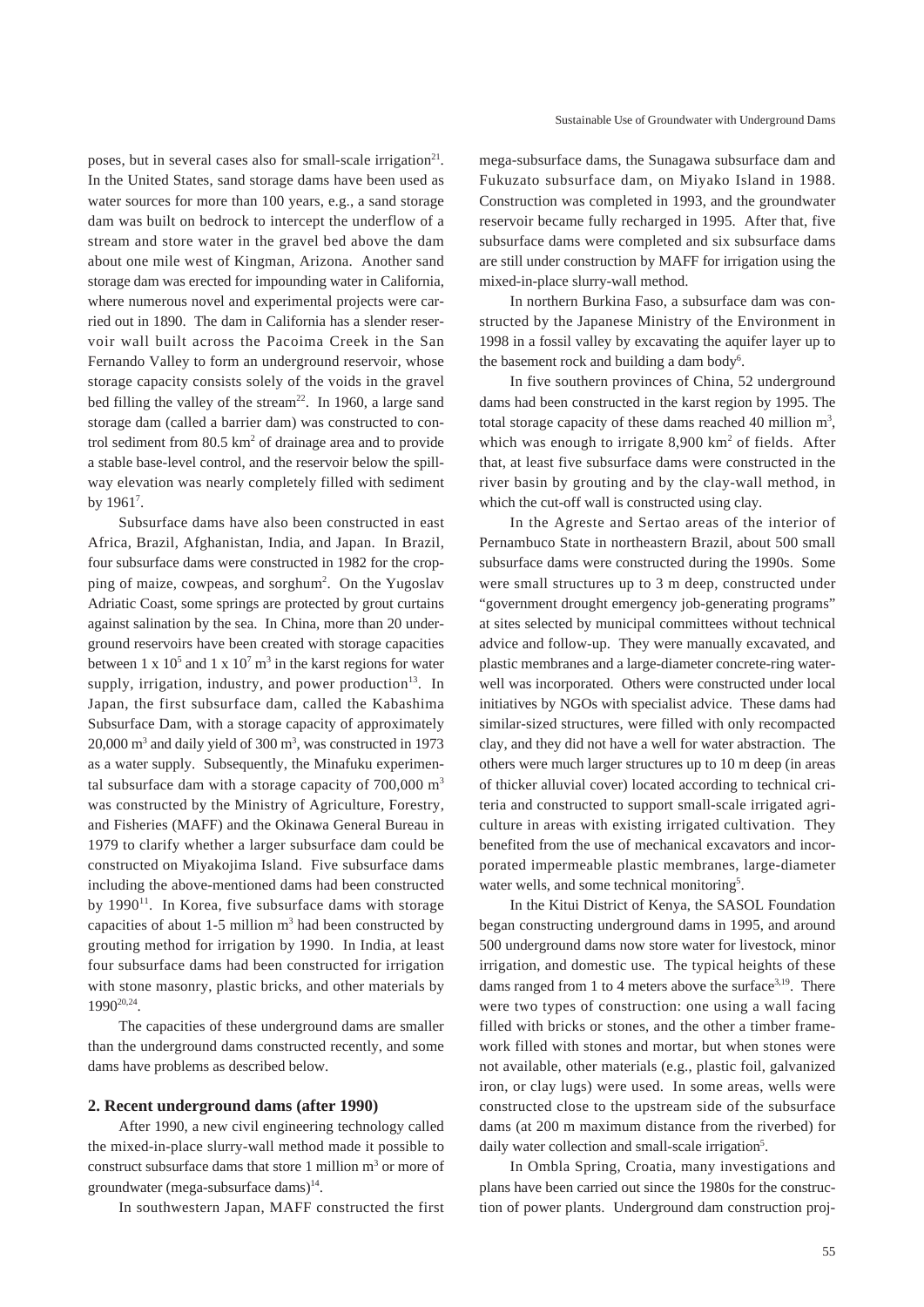S. Ishida et al.

ects may begin in the near future<sup>26</sup>.

Table 2 shows recent (after 1970) underground dams reported in the reference articles listed at the end of this paper.

# **Problems with underground dams and future research topics**

# **1. Sedimentation**

Falkenmark et al.(2001) reported that some 80% of the

| Country          | Dam name        | Dam type      | Construction<br>period | Dam<br>height(m) | Dam<br>length(m) | Total<br>reservoir<br>$(1,000 \text{ m}^3)$ | Construction method<br>for cut-off wall        |
|------------------|-----------------|---------------|------------------------|------------------|------------------|---------------------------------------------|------------------------------------------------|
| Japan            | Kabashima       | subsurface    | 1973, 1979-80          | 24.8             | 58.5             | 20                                          | Grouting                                       |
|                  | Minafuku        | subsurface    | 1977-1979              | 16.5             | 500              | 700                                         | Grouting                                       |
|                  | Tsunekami       | subsurface    | 1982-1984              | 21.5             | 202              | 73                                          | Slurry wall                                    |
|                  | Tengakuma       | subsurface    | 1987-1988              | 12.5             | 129              | 17                                          | Grouting                                       |
|                  | Ryorigawa       | subsurface    | 1991                   | 4.2              | 151.6            | 42                                          | Thin steel sheet                               |
|                  | Nakajima        | subsurface    | 1991-1992              | 24.8             | 88               | 27                                          | Mix-in-place                                   |
|                  | Waita           | subsurface    | 1991-1992              | 7.5              | 105.3            | 12                                          | Slurry wall                                    |
|                  | Sunagawa        | subsurface    | 1988-1993              | 49               | 1677             | 9,500                                       | Mix-in-place                                   |
|                  | Miko            | subsurface    | 1995                   | 39.3             | 192              | 23                                          | Mix-in-place                                   |
|                  | Shitoro         | subsurface    | 1997                   | 8.5              | 44.1             | 18                                          | N.A.                                           |
|                  | Fukusato        | subsurface    | 1994-1998              | 27               | 1790             | 10,500                                      | Mix-in-place                                   |
|                  | Kikai           | subsurface    | 1993-1999              | 35               | 2281             | 1,800                                       | Mix-in-place                                   |
|                  | Giiza           | subsurface    | 1999-2001              | 53               | 969              | 390                                         | Mix-in-place                                   |
|                  | Komesu          | subsurface    | 1993-2003              | 69.4             | 2,320            | 3,460                                       | Mix-in-place                                   |
|                  | Kaniin          | combined*1    | 1995-2005              | 52.1             | 1,088            | 1,580                                       | Mix-in-place                                   |
|                  | Yokatsu         | subsurface    | 1999-2008              | 67.6             | 705              | 3,963                                       | Mix-in-place                                   |
|                  | Ie              | subsurface    | 2004-                  | 55.9             | 2612             | 1,408                                       | Mix-in-place                                   |
|                  | Izena           | subsurface    | 2005-2008              | 14               | 488.4            | 238                                         | Steel sheet pile                               |
|                  | Okinoerabu      | subsurface    | 2007-                  | 48.2             | 2414             | 1,085                                       | Mix-in-place                                   |
|                  | Nakahara        | subsurface    | 2009-                  | 55               | 2350             | 10,500                                      | Mix-in-place                                   |
|                  | Bora            | subsurface    | 2009-                  | 26               | 2600             | 2,200                                       | Mix-in-place                                   |
| Korea            | Eean            | subsurface    | 1983                   | $5 - 7$          | 230              | 4,143                                       | Grouting, concrete wall                        |
|                  | Namsong         | subsurface    | 1986                   | $10 - 20$        | 89               | 4,017                                       | Grouting                                       |
|                  | Okseong         | subsurface    | 1986                   | 10               | 482              | 2,850                                       | Grouting                                       |
|                  | Gocheon         | subsurface    | 1986                   | 7.5              | 192              | 1,543                                       | Ferroconcrete wall                             |
|                  | Wooeel          | subsurface    | 1986                   | $6 - 7$          | 778              | 2,457                                       | Clay wall                                      |
|                  | Ssangcheon      | subsurface    | 1995-1998,             | $4 - 27$         | 840              | N.A.                                        | Slurry wall, concrete wall                     |
|                  |                 |               | 2000                   |                  |                  |                                             |                                                |
| China            | Balisha River   | subsurface    | $-1987$                | N.A.             | 756              | N.A.                                        | Grouting                                       |
|                  | Huangshui River | subsurface    | $-1995$                | 40.1             | 5,996            | N.A.                                        | Grouting                                       |
|                  | Dragon River    | subsurface    | $-2000$                | N.A.             | N.A.             | N.A.                                        | Directional jet grouting                       |
|                  | Jia River       | subsurface    | $-2001$                | 31               | 3,890            | N.A.                                        | Grouting                                       |
|                  | Wang River      | subsurface    | $-2004$                | N.A.             | 13,500           | N.A.                                        | Grouting                                       |
|                  | Dagu River      | subsurface    | $-2004$                | N.A.             | 2,600            | N.A.                                        | Clay wall                                      |
| India            | Anangana        | subsurface    | 1979                   | 5                | 160              | 15                                          | Plastered brick, tarred felt,<br>plastic sheet |
|                  | Ottapaiam       | subsurface    | 1962-1964              | $5-9$            | 155              | N.A.                                        | Plastered brick                                |
|                  | Ootacamund      | combined $*1$ | 1981                   | 3.5              | N.A.             | N.A.                                        | Plastic sheet                                  |
|                  | Shenbagathope   | subsurface/   | 1987                   | 3.5              | 15               | N.A.                                        | Stone masonry                                  |
|                  |                 | sand storage  |                        |                  |                  |                                             |                                                |
| Ethiopia         | <b>Bombas</b>   | sand storage  | 1981                   | 3.8              | N.A.             | N.A.                                        | Concrete block                                 |
|                  | Gursum          | subsurface    | 1981                   |                  |                  | N.A.                                        | Stone masonry                                  |
| Burikna<br>-Faso | Nare            | subsurface    | 1997-1998              | $3-11$           | 210              | 1,800                                       | Buried earth dam                               |
| <b>Brazil</b>    | about 500 dams  | subsurface    | 1990s                  | 3-110            | N.A              | N.A                                         | N.A.                                           |
| Kenya            | about 500 dams  | subsurface/   | 1990s                  | N.A              | N.A              | N.A                                         | Filled with bricks, stones,                    |
|                  |                 | sand storage  |                        |                  |                  |                                             | ${\rm mortar}$                                 |
| U.S.A            | Pacoima         | subsurface    | 1988                   | 15.6             | 165              | N.A                                         | Rubble masonry                                 |
|                  | Notch           | (submerged)   |                        |                  |                  |                                             |                                                |

# **Table 2. List of recent underground dams**

 $\displaystyle{ }^{*_1}$  surface/subsurface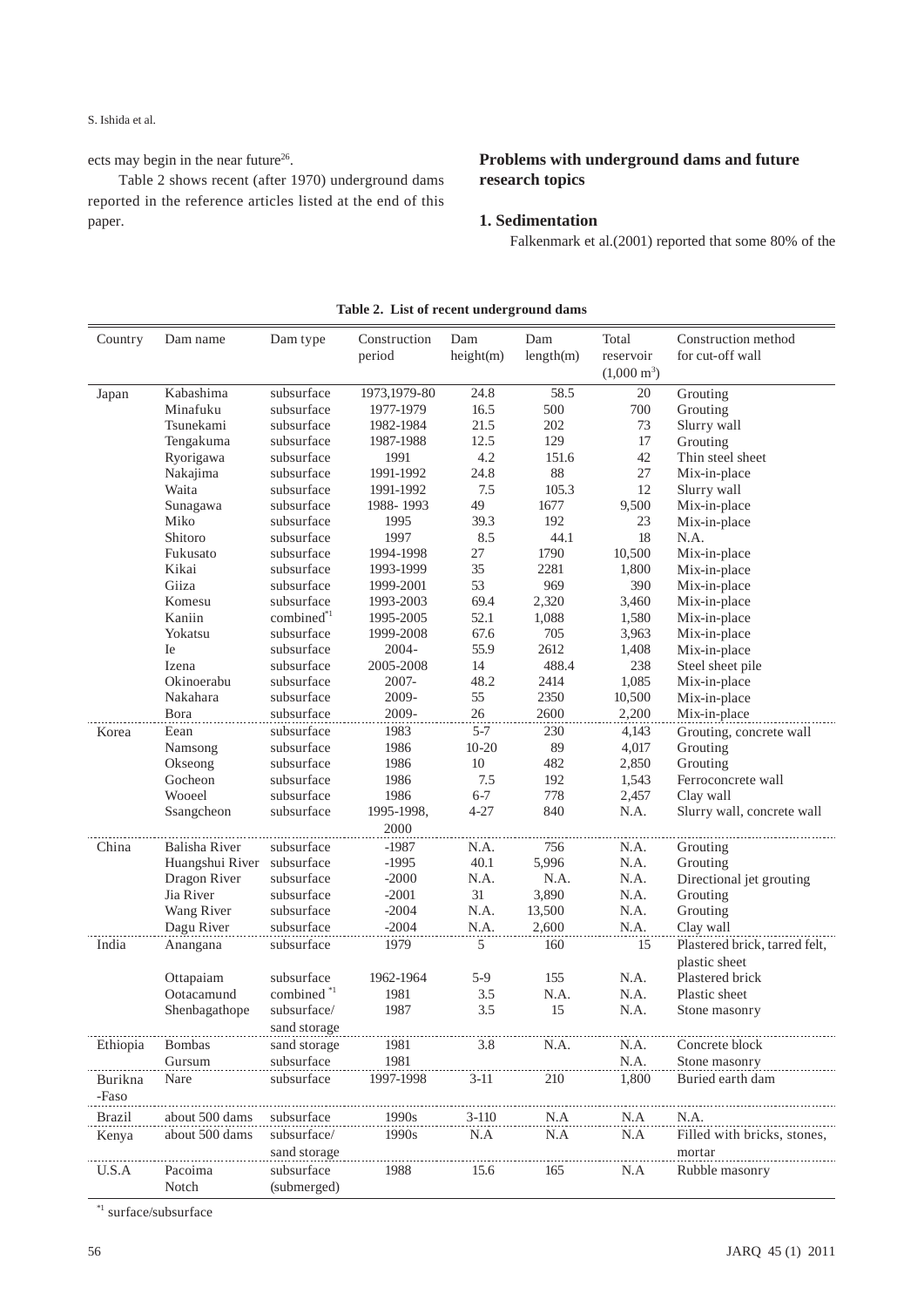dams did not store enough groundwater because they were designed without specialists<sup>4</sup>. Nilsson (1988) suggests it takes three or more years to build a fully effective sand-storage dam because it is necessary to fill sand-storage dams with coarse sediment<sup>16</sup>. This allows the reservoir to gradually fill up with coarse sediment as higher flow velocities flush fine particles across the dam. The coarse sediments increase the potential storage of the dam because they have higher porosity. Furthermore, abstracting water from the reservoir is easier with coarse sediments. Nevertheless, some Kitui dams were built in half a year<sup>3</sup>. The setting and design of underground dam structures necessitate technical expertise, especially to avoid siltation and leakage.

# **2. Problems in the karst regions (flooding, collapse, salination)**

Milanovic (2004) reported the unfavorable consequences of underground storage in the karst regions $13$ . In China, plugging underground flow to store water for irrigation in a cave system caused a flood in a depression of arable land 2 km upstream, and 240 persons had to be evacuated. In Herzegovina, inadequate manipulation to plug a karst channel caused an abrupt increase in water pressure in the cave system, and the surface above the underground reservoir collapsed. In another case, the experimental plugging of a karst channel caused numerous new springs to appear on the hill slopes. Because of the explosion of air in the ground, a road on the hillside above the plugged estavelle began to slide, and many houses were damaged at a distance of 250 to 300 m above the plug. (\*Estavelle is a ground orifice, which, depending on weather conditions and the season, can serve either as a sink or as a source of fresh water.)

Along the Yugoslav Adriatic coast (now Montenegro), grout curtains to cut groundwater flow caves caused an increase in spring water pressure, accompanied by a great increase in discharge.

In Japan, groundwater sprang up through a cave during heavy rain after the completion of an underground dam, and fields became soaked with water. Drainage facilities were later constructed $17$ .

These results show the complexity of the underground routes of natural cave streams and the impact of retention capacity of underground karst-influential areas.

### **3. Water quality**

An underground dam drastically changes the groundwater level and groundwater flow from natural conditions, and this change influences the quality of the groundwater. It is important to estimate the impact of underground dam construction on groundwater quality.

# (1) Salination

Soil salination is a serious problem in arid and semi-

arid areas. The presence of saline soils can lead to significant levels of groundwater salination, which can be further aggravated by direct evaporation when impoundment results in a shallow water table. Sites with saline soils should be avoided for dam construction<sup>5</sup>. As mentioned above, salt extracting plants can help combat this problem if they are harvested and removed from the site. However, the balance between the amount of salt that the plants extract and the amount of salt that they introduce by increasing transpiration is unknown. The effective control of salination requires a deeper understanding of its formation<sup>25</sup>.

(2) Nitrate Contamination (case study of Miyakojima Island, Japan)

The Japanese government started constructing the first mega-underground dam, the Sunagawa subsurface dam, for irrigation on Miyako Island in 1988. Construction was completed in 1993, and the groundwater reservoir became fully recharged in 1995. Since 2001, a large amount of groundwater has been pumped up to use for irrigation from more than 100 tube wells.

The concentration of  $NO_3-N$  in the groundwater on the island was about 5 mg/l in 1975, but has subsequently increased because of the application of fertilizers to sugarcane fields<sup>12</sup>. Before the construction of the underground dam began in 1988, the concentration of  $NO_3-N$  in the groundwater reached about 10 mg/l, which is the upper limit for drinking water in Japan. In 1991, two years before the completion of the Sunagawa subsurface dam,  $NO_3-N$  concentration ranged from 7.0 to 11.9 mg/l (Fig. 5).  $NO<sub>3</sub>-N$ concentration started to increase from upstream to downstream areas. Although the data is limited,  $NO_3-N$  concentration was highest around the dam.

In 2000, seven years after the completion of the Sunagawa subsurface dam,  $NO<sub>3</sub>-N$  concentration ranged from 2.69 to 9.75 mg/l with a mean value of 6.38 mg/l (Fig. 6). The highest concentration was at downstream of the catchment before completion of the underground dam, and the high concentration zone remained near the cut-off wall after its completion.

In 2003, two years after the groundwater began to be used for irrigation,  $NO_3-N$  concentration ranged from 2.14 to 8.34 mg/l with a mean of 5.77 mg/l (Fig. 7). The high concentration zone near the cut-off wall observed in 2000 disappeared by 2003.

Figure 8 shows fluctuations in  $NO<sub>3</sub>-N$  concentration in the groundwater sampled near the cut-off wall from 1988 to 2001 (bold line).

The monitoring period was divided into three stages to examine the impact of the underground dam on the groundwater environment: before completion of the underground dam (1988–November 1993), after completion but before the reservoir was fully recharged (December 1993–September 1995), and after the reservoir was fully recharged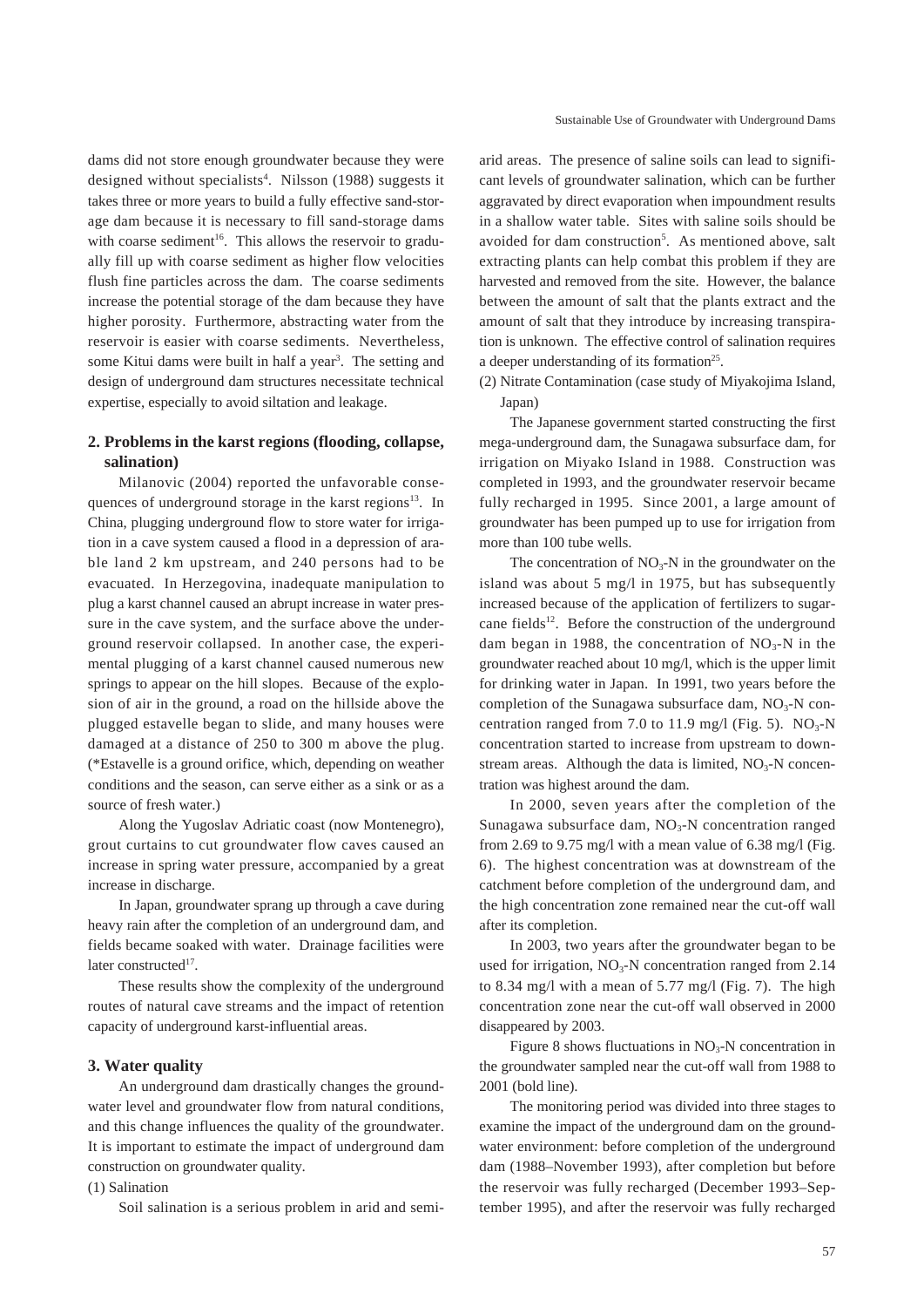

**Fig. 4. Geological cross-section and basement contour map of the study area** 

:Subsurface dam axis,  $\Box$ :Surface soil (clay),  $\searrow$ :Fault,  $\Box$ :Aquifer (limestone), :Basement contour, **Basement** (mudstone)

and the water began to overflow (October 1995~February 2001). The fluctuations in  $NO<sub>3</sub>-N$  concentration could be characterized by main component (annual average: dotted line) and accessory component (maximum and minimum range: thin lines). The main component described the overall trend of  $NO_3$ -N concentration, which decreased from 12.0 mg/l in 1988 to 8.2 mg/l in 2001. This decrease in  $NO<sub>3</sub>-N$  has also been reported in the groundwater of catchments without underground dams<sup>23</sup>. Therefore, this may be the general trend on Miyako Island. This trend was notably unaffected by the construction of the Sunagawa subsurface dam. These results show that construction of an underground dam and pumping stored groundwater for irrigation

# strongly affects groundwater quality.

### **4. Future research topics**

The problems with underground dams listed here may be very few compared to the problems actually occurring. However, the causes are divided into two types:

One cause originates from human activities. Ertsen et al. (2009) pointed out that problems often arise because the planning and construction are not carried out by a specialist<sup>3</sup>. Moreover, when the operation of the facilities is not carried out properly after completion of the underground dam, flooding or water shortages occur. If a specialist is not available, a comprehensible manual is necessary. Water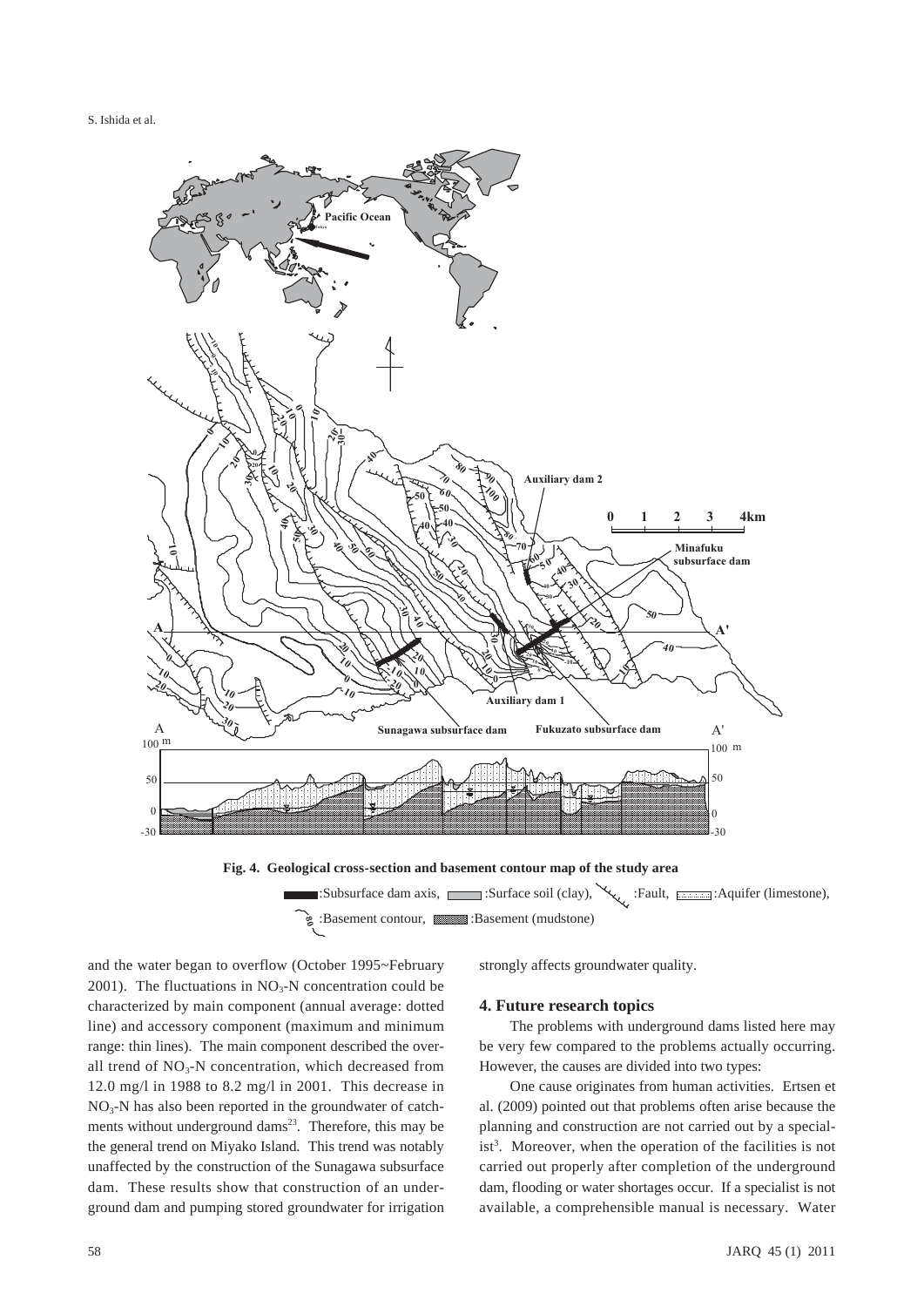Sustainable Use of Groundwater with Underground Dams



Fig. 5. Distribution map of NO<sub>3</sub>-N at 5 m below the **groundwater table in 1991**



Fig. 6. Distribution map of NO<sub>3</sub>-N at 5 m below the **groundwater table in 2000**

quality management in the underground dams is also an important subject for the future because there are very few studies on water quality after the construction of an underground dam. For this purpose, long-term monitoring should be carried out after construction of underground dams.

The other cause is complexity of geological features. Accurate forecasts are especially difficult because the aqui-



Fig. 7. Distribution map of  $NO<sub>3</sub>$ -N at 5 m below the **groundwater table in 2003**

fer and basement in karst regions are not noticeably homogeneous. For example, the infiltration of salt water from the base occurs to some degree, and salt water removal wells have been set up in one underground dam basin in Japan<sup>15</sup>. Researchers and specialists should share information about survey techniques for the planning and construction of underground dams.

Guidelines such as JGRC (2006) should exist in many countries where underground dams are built<sup>10</sup>. To manage problems, it is important that countries exchange information on these skills guidelines in the future. The Technical Committee on Groundwater Dams in the International Commission on Large Dams (ICOLD) is preparing a technical bulletin named "Guidelines for the Development and Usage of Groundwater Dams". Member countries include Brazil, Burkina Faso, China, Macedonia, India, Iran, Japan, Korea, Morocco, Nigeria, Slovakia, Thailand, and the United States. There are many underground dams in the world now, and there is much information to be shared.

### **Conclusion**

Computers have improved rapidly since the 1990s and made complex simulations possible. Research and construction technology have also improved. As a result, plans for underground dams have become more accurate, and larger projects that meet the above-mentioned requirements are now possible. However, we still encounter "unexpected" phenomena, so these problems should be carefully analyzed and information on these problems should be shared.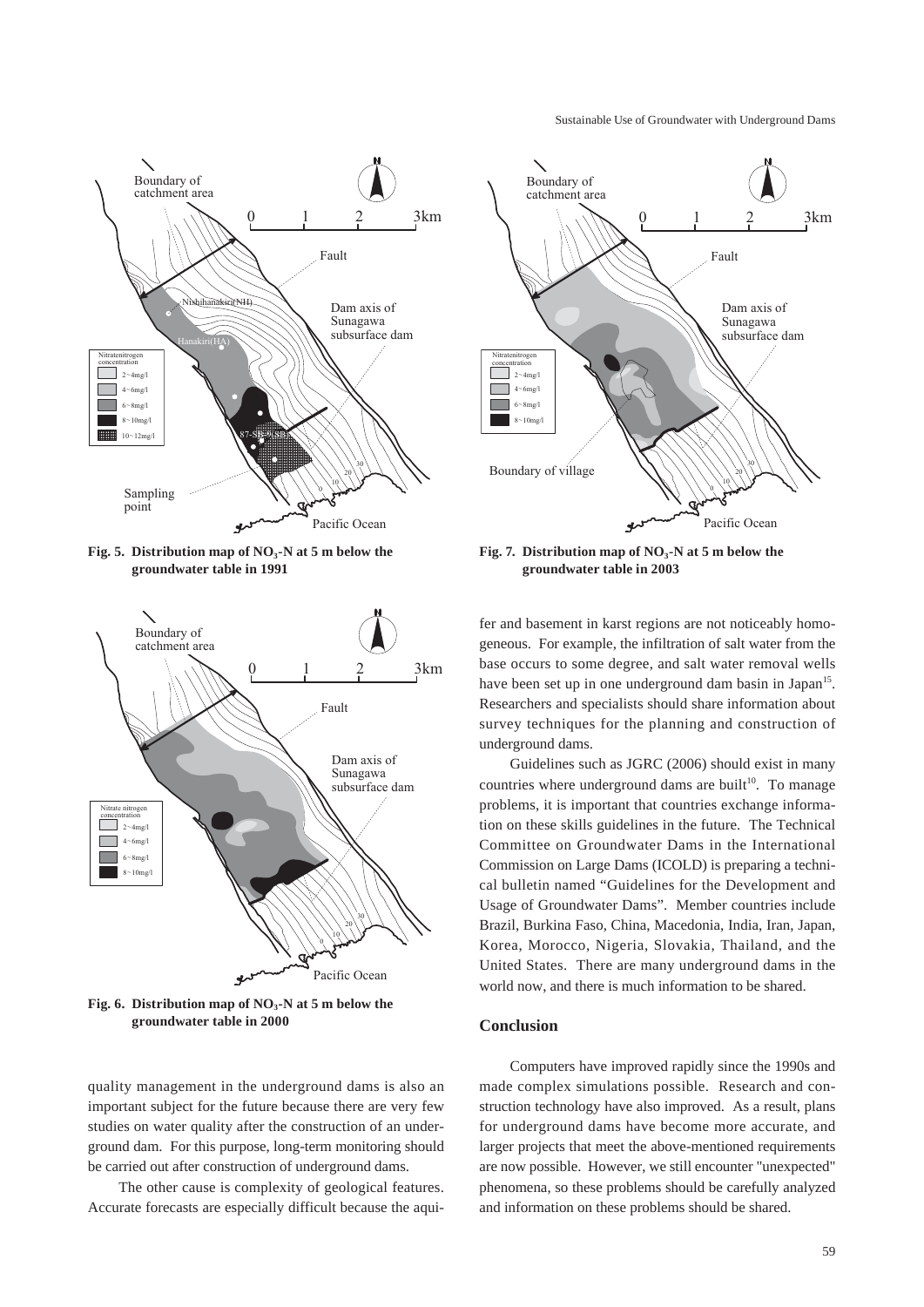#### S. Ishida et al.



**Fig. 8. Fluctuations of NO3-N in groundwater of the catchment of the Sunagawa subsurface dam**  $\leftarrow$ : SB (50 m upstream form dam axis).

### **Acknowledgments**

A part of this work was supported by a grant from the Ministry of Agriculture, Forestry, and Fisheries of Japan (Rural Biomass Research Project, Biomass Utilization Model, Cm 6300).

#### **References**

- 1. Baurne, G. (1984) "Trap-dams": Artificial Subsurface Storage of Water. *Water International*, **9**(1), 2–9.
- 2. Da Silva, MSL.et al. (1998) Agricultural exploration on underground dams. *Pesquisa Agropecuaria Brasileira,* **33**(6), 975–980 [In Portuguese with English abstract].
- 3. Ertsen, M. & Hut, R. (2009) Two waterfalls do not hear each other. Sand-storage dams, science and sustainable development in Kenya, *Physics and Chemistry of the Earth*, **34**, 14– 22.
- 4. Falkenmark, M., Fox, P., Persson, G. & Rockstrom, J. (2001) Water harvesting for upgrading of rainfed agriculture - Problem Analysis and Research Needs, Stockholm International Water Institute Reports, **11**, pp. 54.
- 5. Foster, F. & Tuinhof, A. (2004) Brazil, Kenya: Subsurface dams to augment groundwater storage in basement terrain for human subsistence, *World Bank Sustainable Groundwater Management Lessons from Practice*, pp. 1–8.
- 6. Fujiwara, Y. & Fujita, M. (2006) Possibility of water resources development by construction the underground dam in desertificating area of Burkina Faso - From a view point of infrastructure preparation for combat desertification -. *Journal of Structural Mechanics and Earthquake Engineering (G)*, **62**(2), 246–257 [In Japanese with English summary].
- 7. Haveren, B.P., Jackson, W.L. & Lusby, G.C. (1987) Sediment deposition behind Sheep Creek Barrier Dam, Southern Utah, U.S.A. *Journal of Hydrology*, **26**(2), 185–196.
- 8. Hanson, G. & Nilsson, A. (1986) Ground-water dams for rural-water supplies in developing countries. *Groundwater,*  **24**(4), 497–506.
- 9. Ishida, S. et al. (2003) Construction of subsurface dams and their impact on the environment. *RMZ - Materials and*

*Geoenvironment*, **50**, 149–152.

- 10. Japan Green Resources Agency (JGRC) (2006) Policy for Creating Plans for Subsurface Dams, eds. Hasegawa T. et al., *Guide to Water Resource Development Using Subsurface Dams*, pp. (2–1)–(2–13).
- 11. Kawasaki, S. et al. (1993) Geotechnical development of subsurface dam project in Japan, *IAH Selected Papers on Environmental Hydrogeology*, **4**, 215–228.
- 12. Kondo, H., Tase N. & Hirata T. (1997) Nitrogen isotope ratio of nitrate of groundwater in Miyako Island Okinawa Prefecture, *Journal of JAGH*, **39**(1), 1–15 [In Japanese with English abstract].
- 13. Milanovic, Petar T. (2004) Water resources engineering in Karst, *CRC Press UK*, pp. 195–213.
- 14. Nagata, S. et al. (1993) Design and construction of cutoff walls for subsurface dams on Amami and Ryukyu islands in the most southwestern part of Japan. *IAH Selected Papers on Environmental Hydrogeology*, **4**, 229–245.
- 15. Nawa, N. & Miyazaki, K. (2009) The analysis of saltwater intrusion through Komesu underground dam and water quality management for salinity, *Paddy Water Environ*, **7**(7), 71– 82.
- 16. Nilsson, A. (1988) Groundwater dams for small-scale water supply, *Intermediate Technology Publications Ltd*. *London*, pp. 69.
- 17. Okinawa General Bureau (2006) Technical book of the national irrigation project of the Okinawa main island southern area district, pp. 197 [In Japanese].
- 18. Okinawa General Bureau (1986) Subsurface dam: A new technology for water resource development, pp. 1–29 [In Japanese].
- 19. Quilis, RO et al. (2009) Measuring and modeling hydrological processes of sand-storage dams on different spatial scales, *Physics and Chemistry of the Earth*, **34**(4–5), 289–298.
- 20. Raju, N.J., Reddy, T.V.K. & Munirathnam P. (2006) Subsurface dams to harvest rainwater - a case study of the Swarnamukhi River basin, Southern India, *Hydrogeology Journal*, **14**(4), 526–531.
- 21. Rockstrom, J. (2000) Water resources management in smallholder farms in Eastern and Southern Africa: An overview. *Physics and Chemistry of the Earth*, **25**(3), 275–283.
- 22. Schuyler, D. J. (1908) Reservoirs for irrigation, water power and domestic water supply, *Wiley & Sons U.S.A.*, pp. 274–